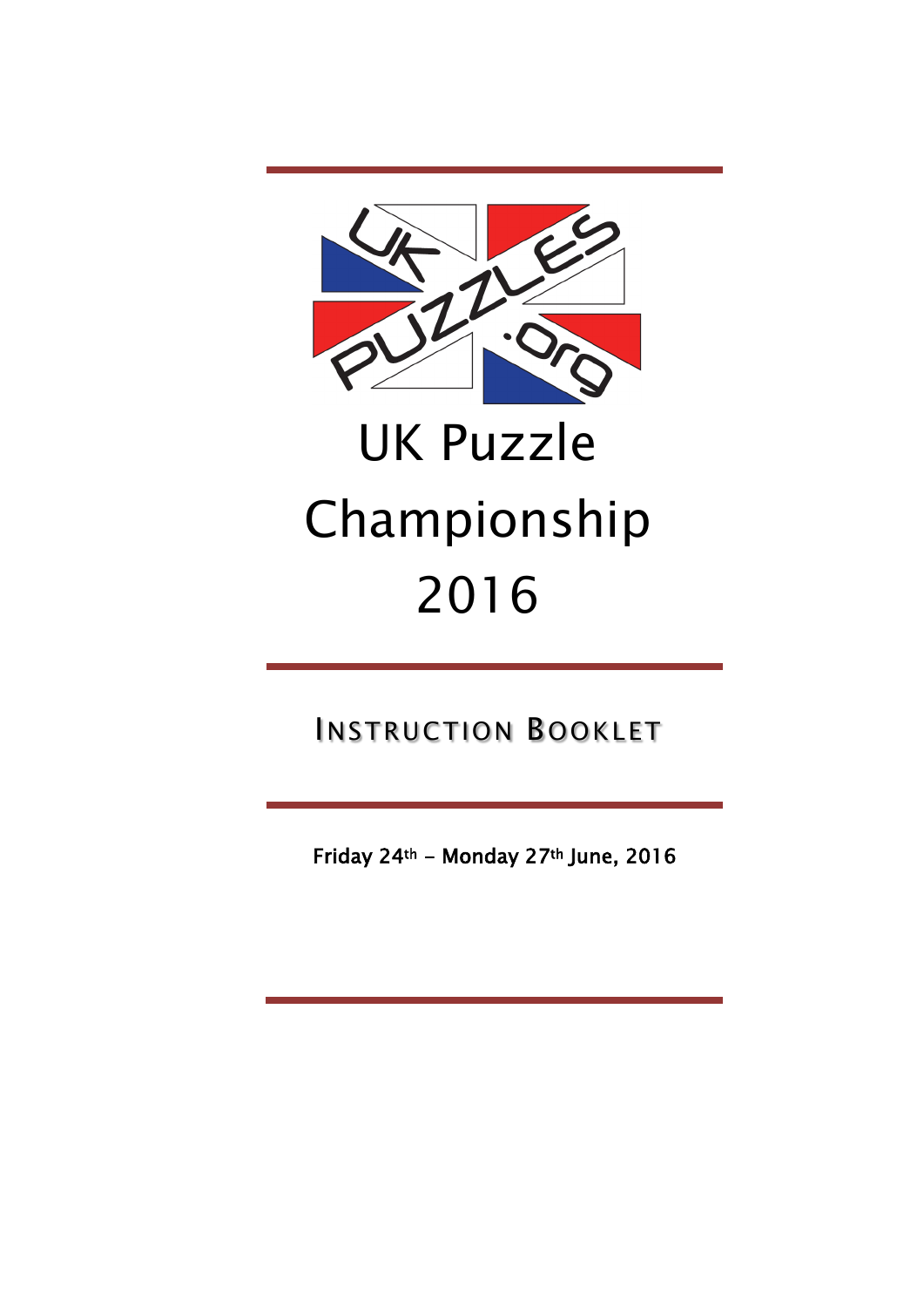# Competition Rules & General Information

#### **REGISTRATION**

To participate in the championship, you will need to register online at the UKPA forums – [http://forum.ukpuzzles.org.](http://forum.ukpuzzles.org/) During the registration process, you will be required to enter your real name, and your nationality. International participants are welcomed.

#### **PREPARATION**

In order to participate in the championship, you will need access to a printer (with sufficient toner/ink!) to print out the puzzle booklet. To solve the puzzles you will need a pen or a pencil, and possibly an eraser.

#### COMPETITION SCHEDULE

- The password protected puzzle booklet will be made available online at [http://www.ukpuzzles.org/contests.php?contestid=4](http://www.ukpuzzles.org/contests.php?contestid=)0 on Thursday 23rd June. It is recommended that you download this password-protected pdf before you start the competition.
- The competition will start at 12:00 BST (11:00 GMT) on Friday 24<sup>th</sup> June when the password for the pdf will be made available. Upon retrieving the password, you will have 2.5 hours to solve the puzzles, and submit your answers via the entry page. You will be able to submit answers until 02:00 BST (01:00 GMT) on Tuesday 28th June; as such it is highly recommended that you should start solving before 23:30 BST (22:30 GMT) on Monday 27th June.
- The results will be publicly announced at [http://www.ukpuzzles.org](http://www.ukpuzzles.org/) a few days after the contest. The highest scoring UK participant will be declared the 2016 UK Puzzle Champion and the top two UK participants will be selected for the UK team for the WPC to be held in Slovakia in October.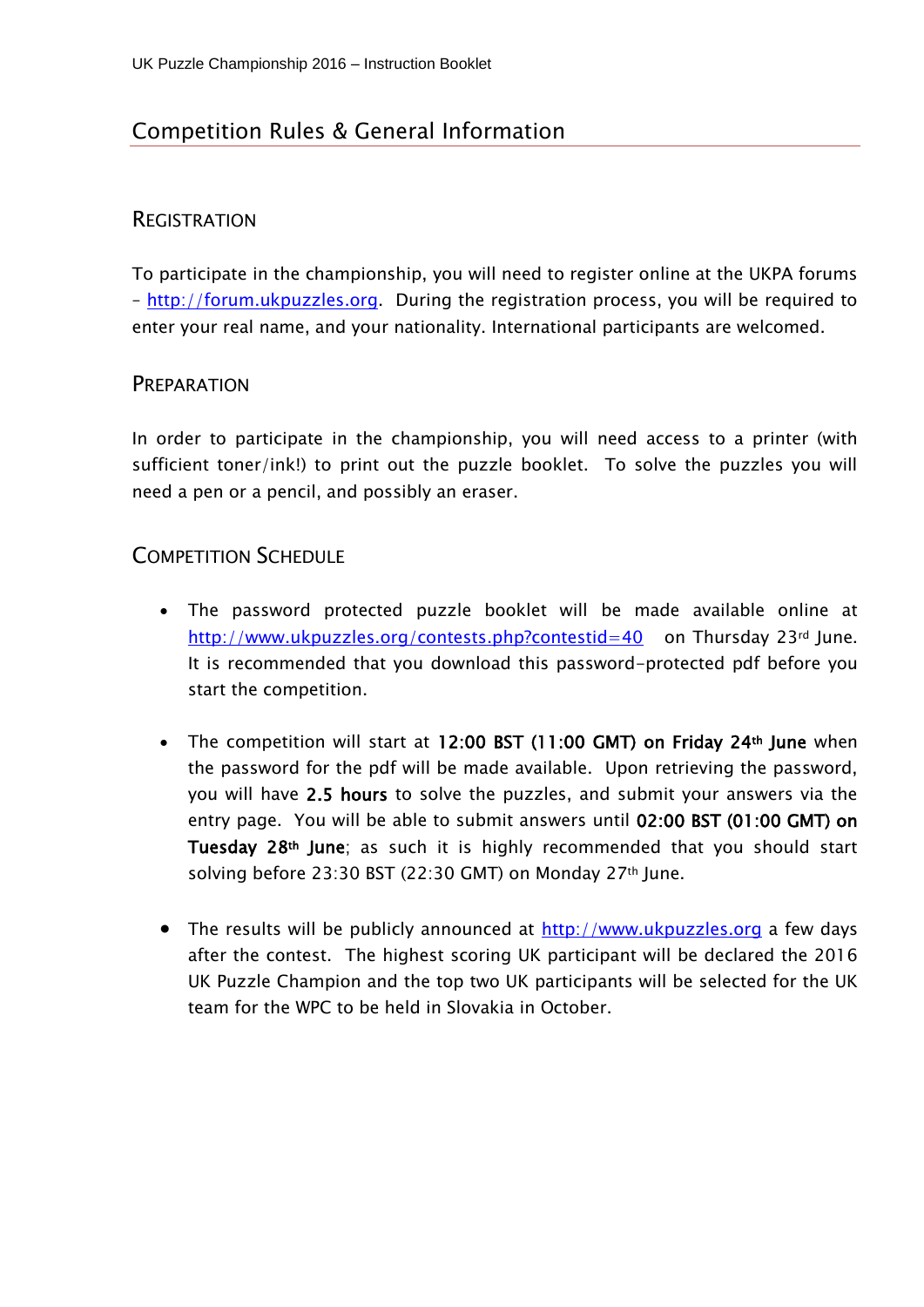#### ENTERING & SUBMITTING ANSWERS

To submit your answers, you will need to go to the answer submission page found via <http://www.ukpuzzles.org/contests.php?contestid=40> . Here, for each puzzle, you will be required to enter the relevant answer keys into the form on the page. The answer keys for each puzzle are defined as part of the instructions.

Upon hitting the submit button, your answers will be sent to the server. You may submit answers as many times as you like, but only the last received keys will be subject to scoring.

Unless specifically stated otherwise, multiple answer key parts must be entered in the solution box separated by a comma, with no spaces. Malformed entry keys may be credited later in full or part at the judges' discretion.

If you have any urgent matters arising during the contest, please email [chairman@ukpuzzles.org](mailto:chairman@ukpuzzles.org) UK participants only may call 07901 648010 in an emergency.

In the event of the web hosting service failing during your participation, email Alan at the above address your answer keys before your 2.5 hours is completed. Answers submitted this way will only be accepted if a hosting failure, or equivalent, has occurred.

#### CODE OF CONDUCT

All participants are expected to solve the puzzles honestly and fairly. You are not permitted to use any external solving aids of any form or receive assistance from any other individual.

If you have any questions related to this Instruction Booklet, you can and should freely discuss these matters in the competition discussion thread at <http://forum.ukpuzzles.org/viewforum.php?f=5> .

It is strictly forbidden to discuss any details of the live championship puzzles, or make their contents known to others, directly or implicitly, via any medium while the contest is live.

The Championship organisers reserve the right to disqualify any participant judged to have acted with improper conduct.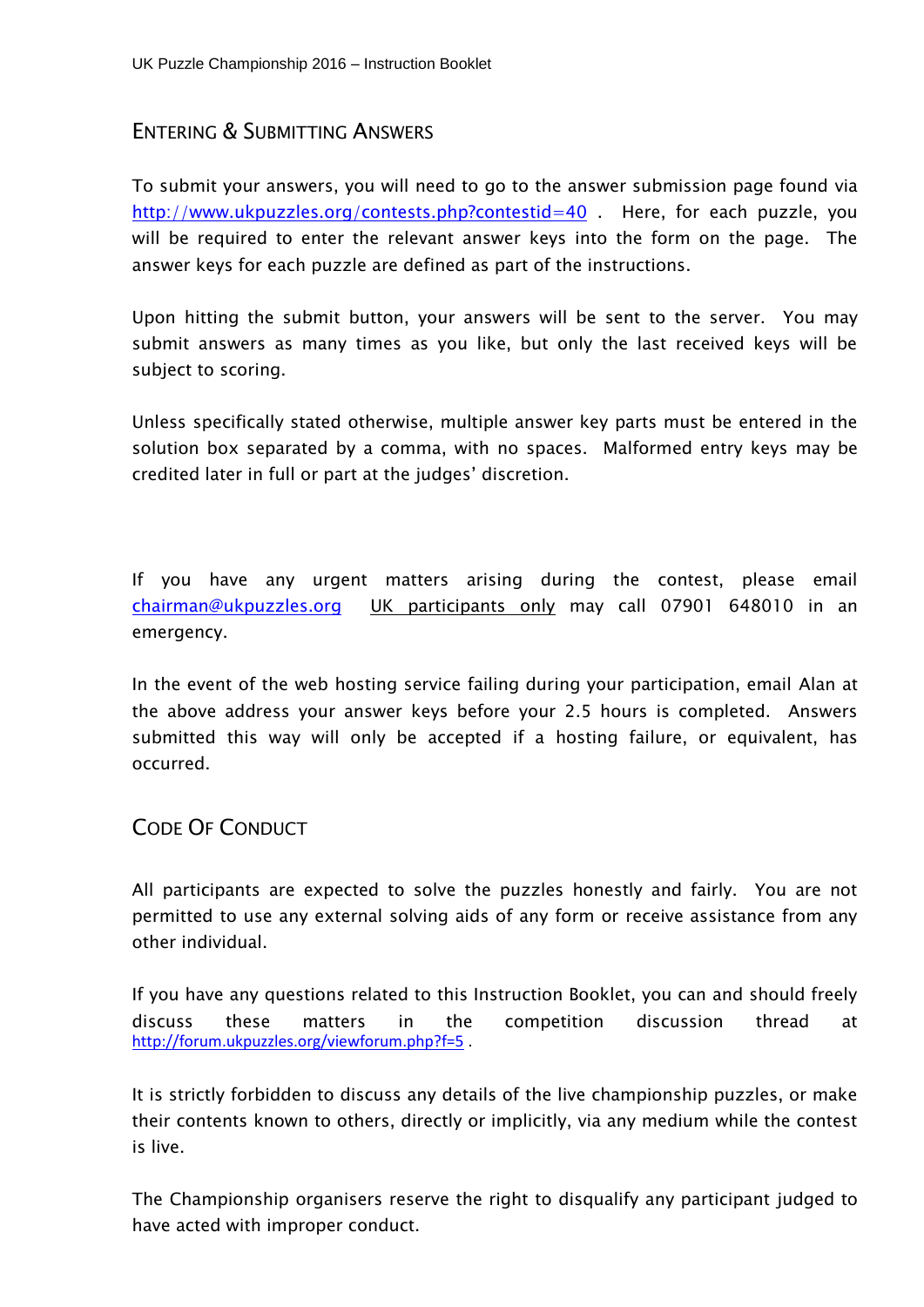### POINTS & BONUSES

Points will be awarded according to the table on the following page. Participants who submit error free entries to all of the puzzles before the allotted two and a half hours are up will be awarded 3 points per minute, as recorded by the last submission time to the server. Late submissions will not be accepted (as in a WPC environment), so you are advised to submit answers as you solve them, rather than waiting until your time is running out.

N.B. – although the points allocated to a particular puzzle are a general indication of its difficulty and the time expected to solve it, it is possible that your individual experience may vary greatly. Please read the instructions fully and carefully!

#### Puzzle Examples

The remainder of this instruction booklet gives the instructions as they will appear in the competition booklet, with answer key descriptions, and examples of puzzle types used in the contest. Credits for the puzzles and examples will be given at the end of the competition booklet. Instructions will be repeated in the competition booklet, but not the examples.

The competition booklet will have a cover page.

For answer keys that require the information from some rows/columns these should be entered rows from top to bottom followed by columns from left to right with a comma between each row/column.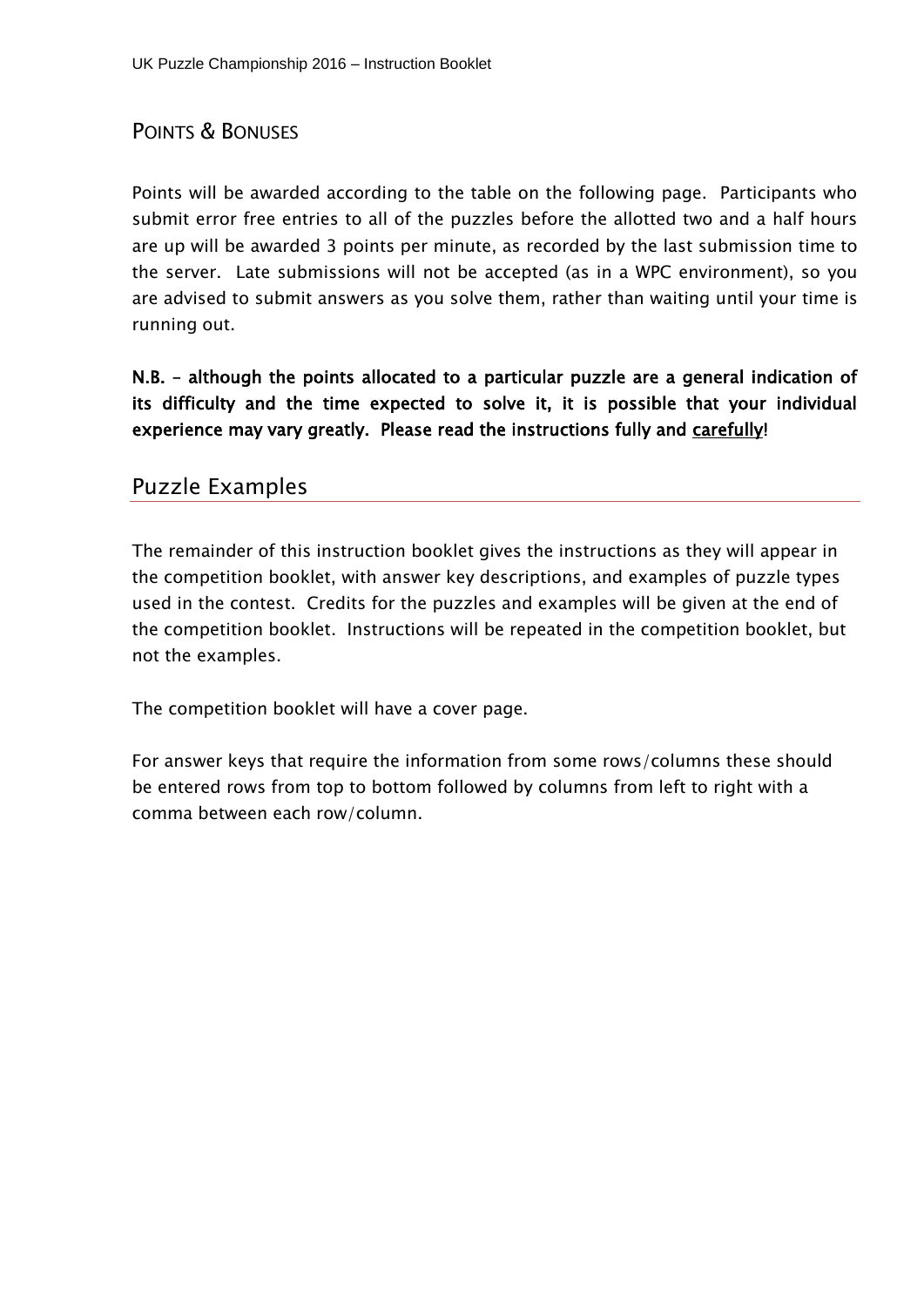| Puzzle    |                        | Points  | Puzzle |                          | Points |
|-----------|------------------------|---------|--------|--------------------------|--------|
| #1        | <b>Banknotes</b>       | 5       | #19    | Hidoku                   | 25     |
| #2 & #3   | Last Digit             | 10 & 10 | #20    | Kakuro                   | 30     |
| #4        | Skeleton Crossword     | 15      | #21    | Sum Snake                | 30     |
| #5 & #6   | Paint it Black Railway | 15 & 15 | #22    | Pearl Areas              | 40     |
| #7 & #8   | Magnets                | 15 & 25 | #23    | <b>Filled Pentominos</b> | 40     |
| #9 & #10  | Arrows                 | 10 & 30 | #24    | Sumpix                   | 40     |
| #11       | Star Battle            | 15      | #25    | Killer Sudoku            | 40     |
| #12       | <b>Battle Star</b>     | 15      | #26    | Hashi                    | 50     |
| #13 #14   | Clouds                 | 10 & 45 | #27    | Suguru                   | 50     |
| #15       | Tapa                   | 20      | #28    | Slitherlink              | 55     |
| #16       | Dissected Tapa         | 30      | #29    | Sum Fillomino            | 55     |
| #17 & #18 | Sum Skyscrapers        | 20 & 40 |        |                          |        |
|           |                        |         | Total  |                          | 800    |

The puzzle types and the points attached to them are detailed below.

# PUZZLE AUTHORS

We are indebted to the following authors for designing the puzzles used in this contest:

| Andrey Bogdanov  | Puzzler Media         |
|------------------|-----------------------|
| Fatih Kamer Anda | Serkan Yürekli        |
| Nikola Zivanovic | Tawan Sunathvanichkul |

Many thanks also to David McNeill, Fatih Kamer Anda and Nikola Zivanovic for test solving.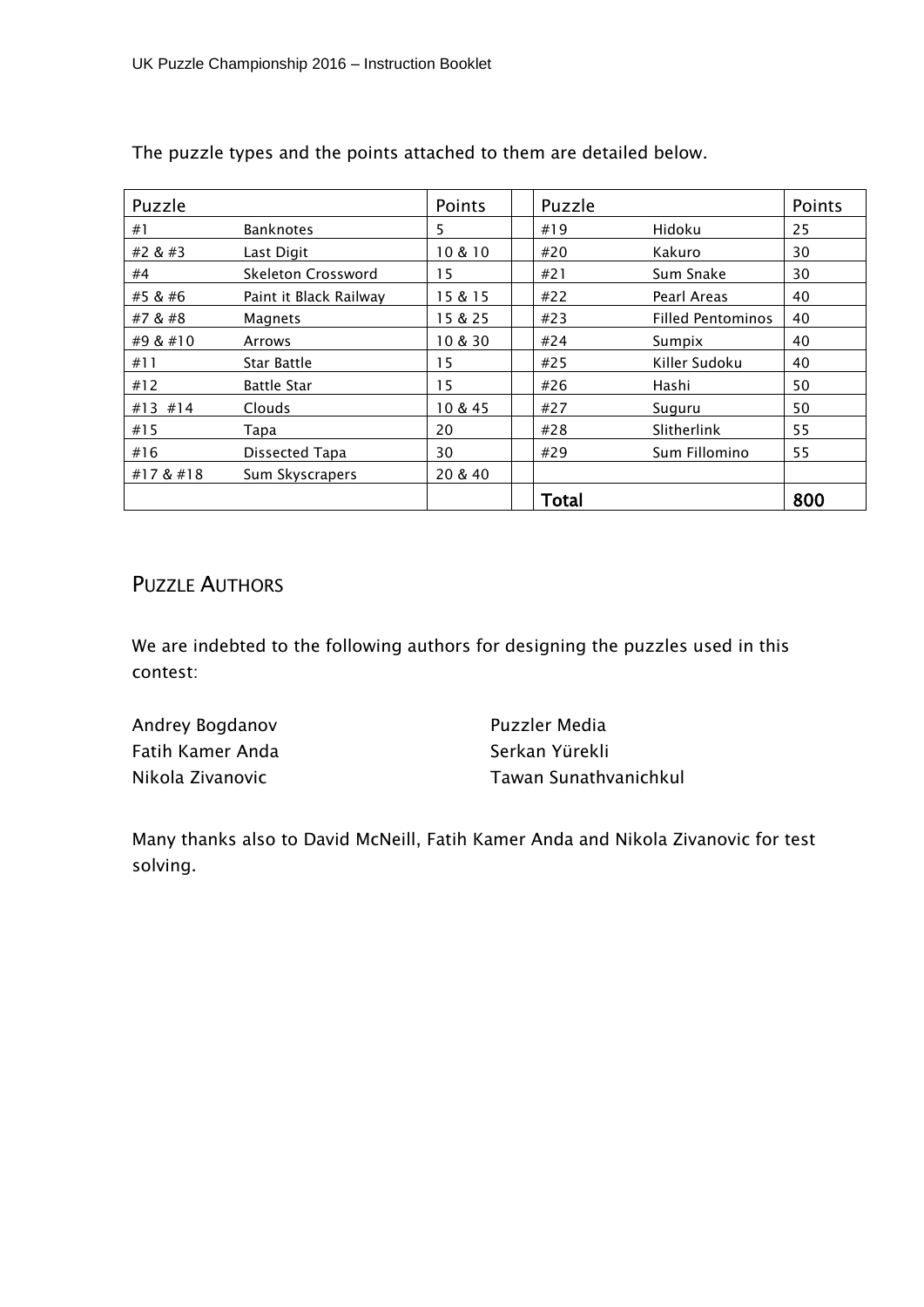# **1 Banknotes (5)**

Locate five 1x3 banknotes in the grid, without overlapping each other. Banknotes have different values from 1 to 5. Clues outside the grid indicate the sum of all banknotes in the corresponding row/column.

**Answer Key:** Enter the value of the banknotes in each cell in the marked rows/columns. For empty cells enter 0.

**Example:** 45002,00300



# **2 & 3 Last Digit (10 & 10)**

Fill the circles with numbers 1...N (each used once). Any number is equal to the last digit of the sum of all the other numbers with arrows pointing to the circle.

**Answer Key:** Enter each number from left to right.

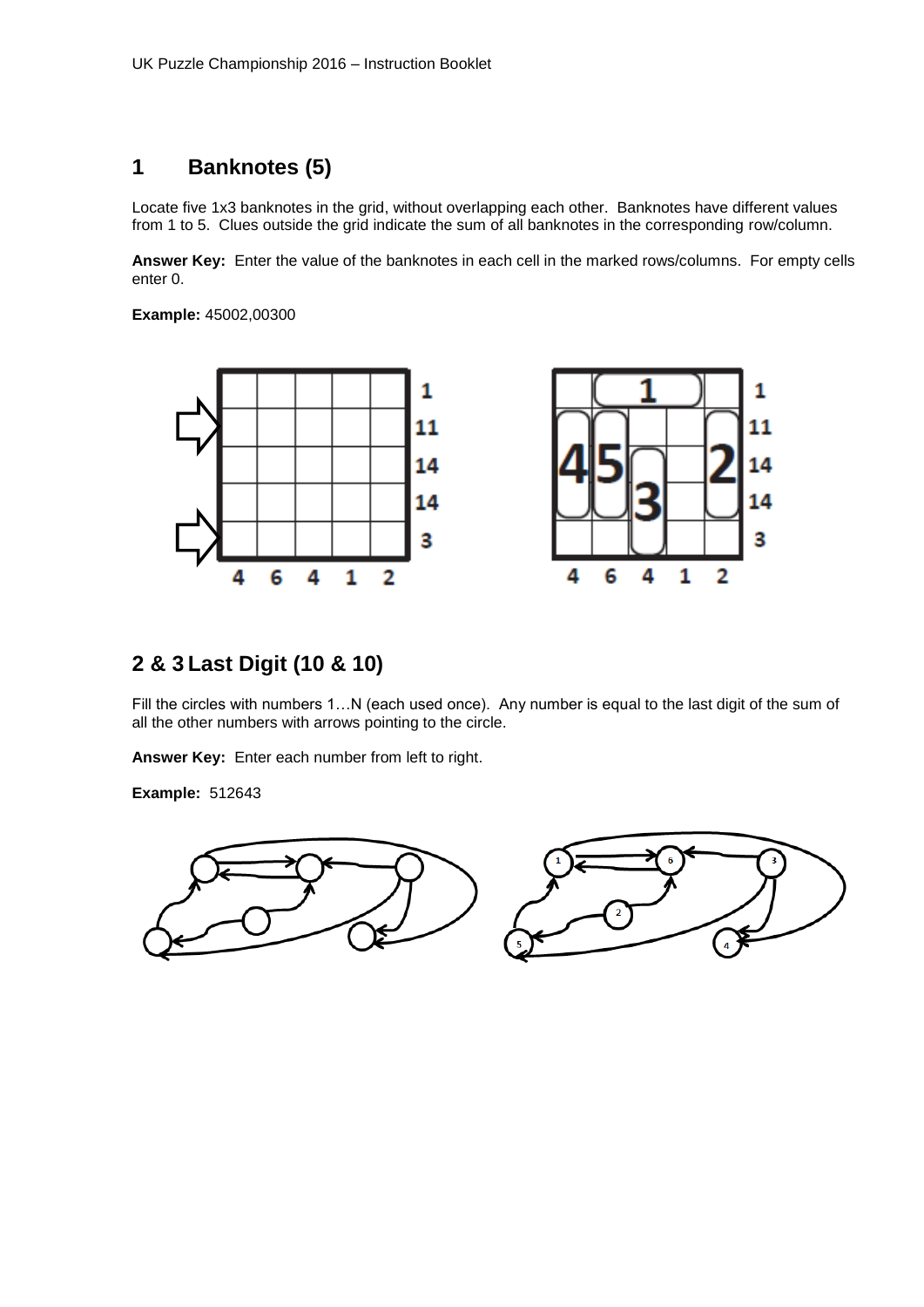### **4 Skeleton Crossword (15)**

Place the listed words into the grid so that they read either from top to bottom or left to right. No unlisted words may be formed and all words must interconnect. Ignore all spaces and punctuation.

**Answer Key:** Enter the letters in the marked rows/columns. Ignore any spaces.

**Example:** NE,HUV





# **5 & 6 Paint it Black Railway (15 & 15)**

Shade some cells such that the numbers outside the grid show the length of blocks of shaded cells in that row/column. If there is more than one number on a row/column then there must be a gap of at least one cell between the shaded blocks. Numbers are given in the order in which the blocks are encountered. Through the remaining cells draw a railway (closed loop). All cells where the loop crosses itself are shown and the loop must pass straight through the numbers (stations) without turning and in order

**Answer Key:** Enter the number of turns in each row.



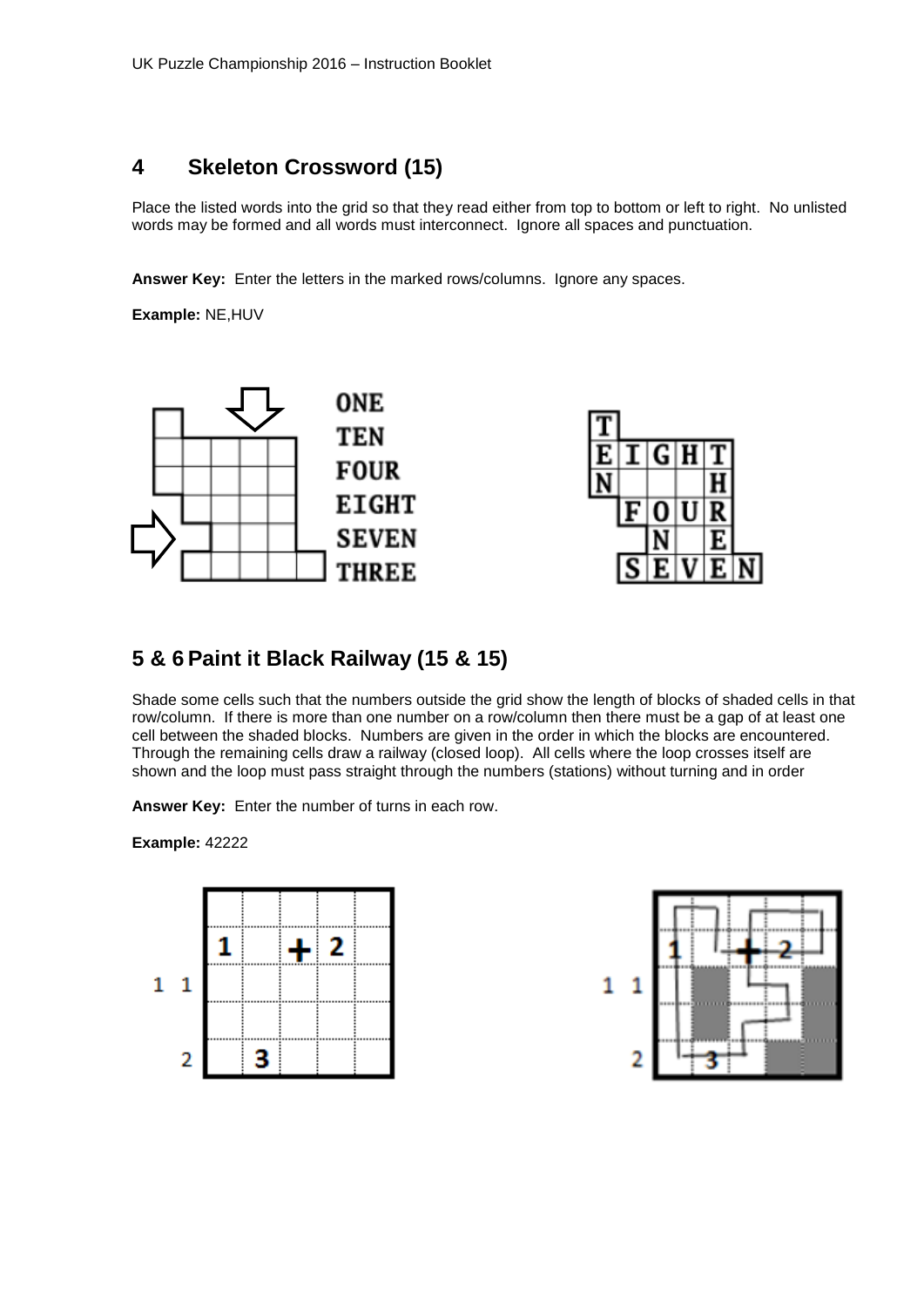# **7 & 8 Magnets (15 & 25)**

Fill the grid with magnetic and shaded non-magnetic tiles. Each magnetic tile has two poles, + and -, with one on each half. Two halves with the same poles cannot touch horizontally or vertically. The numbers outside the grid indicate how many positive and negative poles appear in that row/column.

**Answer Key:** Enter the contents of the marked rows/columns using 0 for shaded cells.

**Example:** +-0-+-+-,-+-0-+-+





# **9 & 10 Arrows (10 & 30)**

Place arrows into the empty cells around the grid. An arrow may be horizontal, vertical or diagonal. Each number inside the grid is equal to the number of arrows that are pointing towards it. **Note:** All arrows point to at least one number.

**Answer Key:** Enter the number of horizontal arrows, then the number of vertical arrows.

**Example:** 2,3

| 4                       | 3 | $\overline{\mathbf{3}}$ | 0              |  |
|-------------------------|---|-------------------------|----------------|--|
| 7                       | 3 | 3                       | $\overline{2}$ |  |
| $\overline{\mathbf{5}}$ | 3 | 3                       | $\overline{2}$ |  |
| 3                       |   | 3                       | 0              |  |
|                         |   |                         |                |  |

| 4 | 3 | 3 | 0              |  |
|---|---|---|----------------|--|
| 7 | 3 | 3 | $\overline{2}$ |  |
| 5 | 3 | 3 | $\overline{2}$ |  |
| 3 |   | 3 | 0              |  |
|   |   |   |                |  |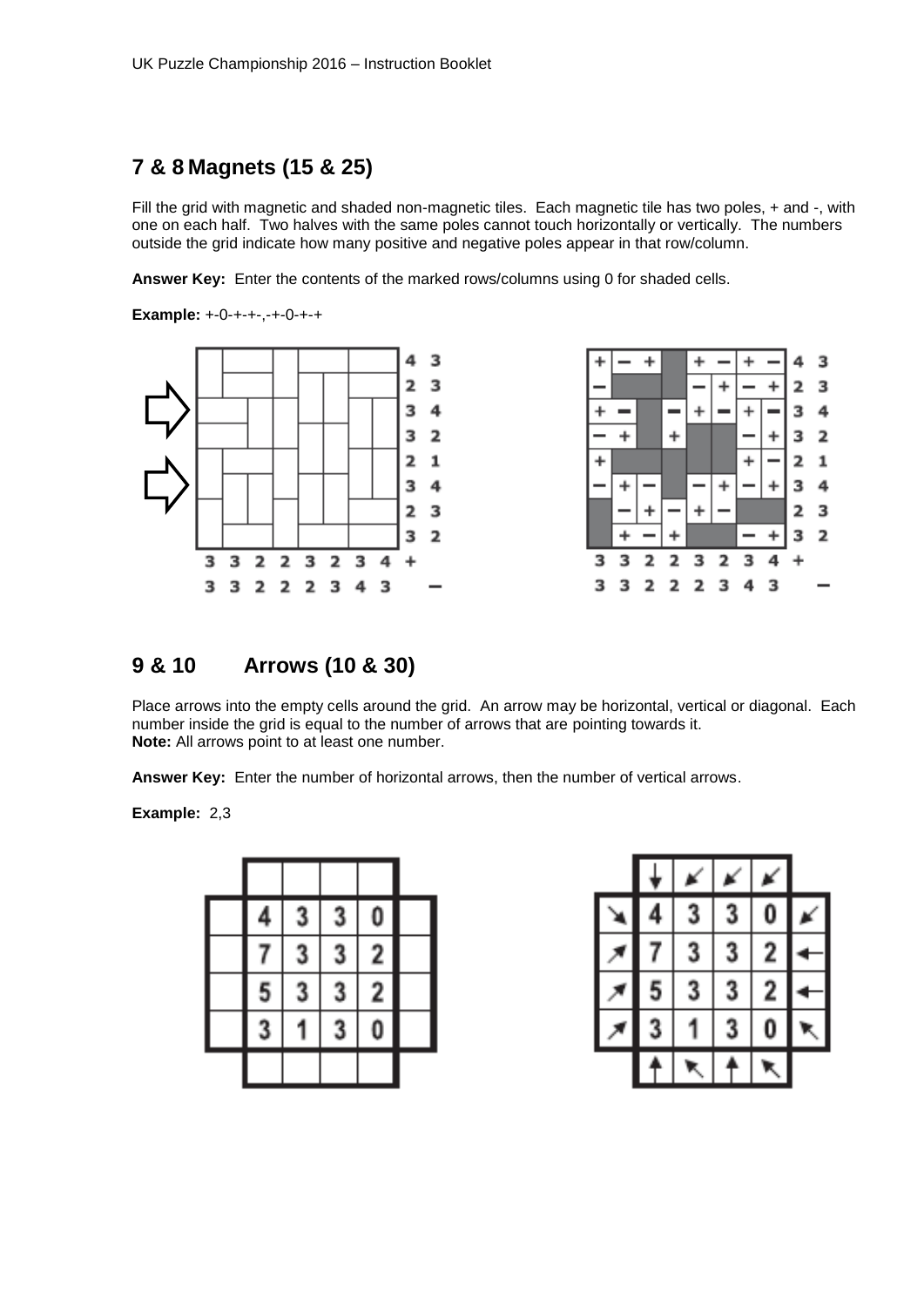# **11 Star Battle (15)**

Place stars in some cells so that each row, column and outlined region has exactly two stars. Cells containing stars cannot touch each other, not even diagonally.

**Answer Key:** Enter the unit digit of the column number of the first star in each row.

**Example:** 7313814242



|   |   |            |            |   |   | ★ |  |  |
|---|---|------------|------------|---|---|---|--|--|
|   |   | R          |            |   |   |   |  |  |
|   |   |            |            |   |   |   |  |  |
|   |   | $\bigstar$ |            | ★ |   |   |  |  |
|   |   |            |            |   |   |   |  |  |
| Â |   |            |            |   |   |   |  |  |
|   |   |            | $\bigstar$ |   |   |   |  |  |
|   | ₳ |            |            |   | A |   |  |  |
|   |   |            | ★          |   |   |   |  |  |
|   |   |            |            |   |   |   |  |  |

# **12 Battle Star (15)**

Place stars in some cells so that each row and column contains two stars. Cells containing stars cannot touch each other, not even diagonally.

**Answer Key:** Enter the unit digit of the column number of the first star in each row.

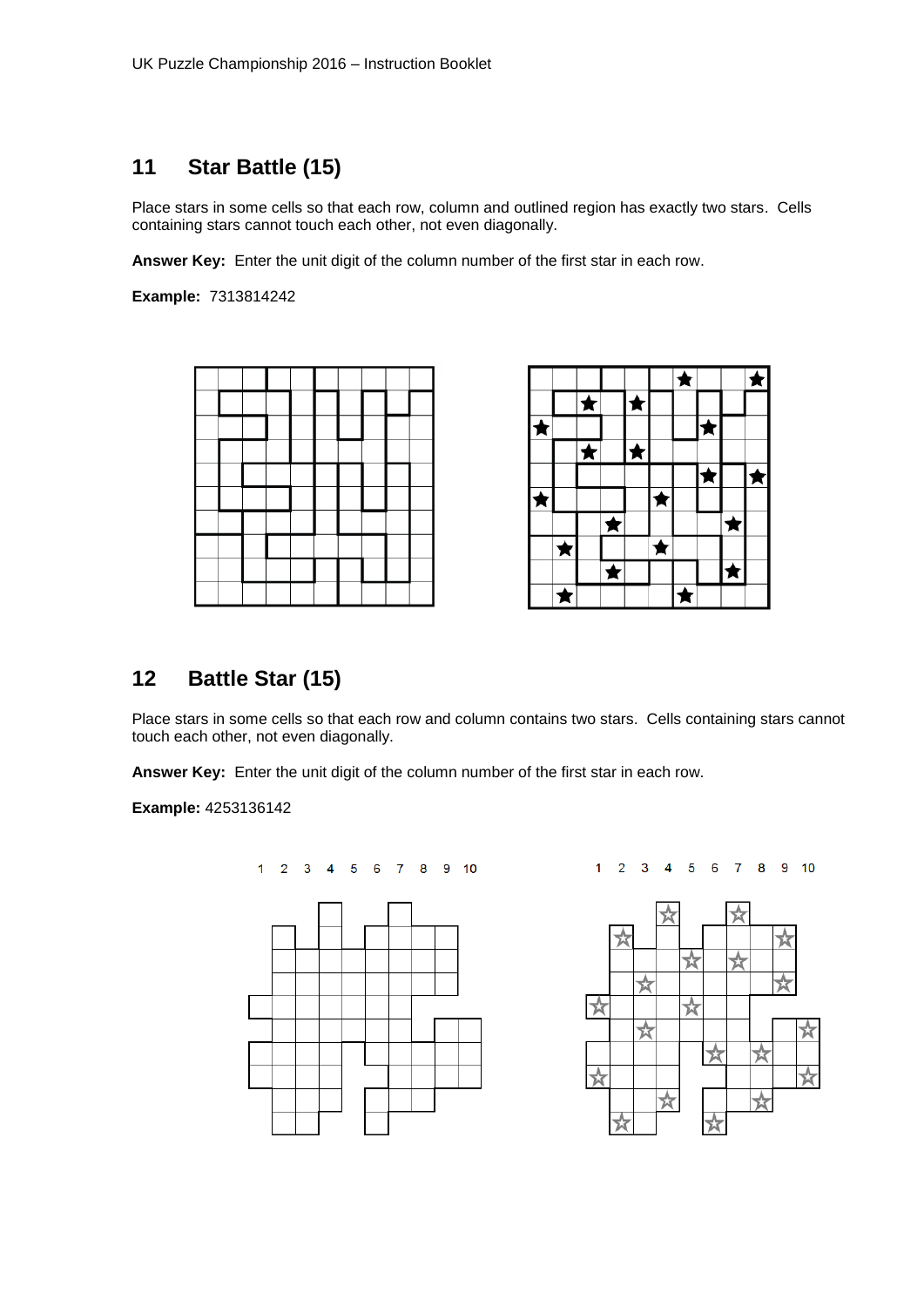# **13 & 14 Clouds (10 & 45)**

Place some rectangular clouds into the grid that don't' touch each other, not even diagonally. Clouds are at least two cells wide and two cells long. The numbers outside the grid indicate the total number of cells covered by clouds in the corresponding direction.

**Answer Key:** Enter the number of 3x2 (or 2x3) clouds in the grid.

#### **Example:** 2



### **15 Tapa (20)**

Shade some cells to create a continuous wall. Numbers in a cell indicate the length of shaded cell blocks in its neighbouring cells. If there is more than one number in a cell there must be at least one unshaded cell between the shaded cell blocks. Shaded cells cannot form a 2*×*2 square or larger. There are no wall segments on cells containing numbers.

**Answer Key:** Enter the length of the longest continuous block of shaded cells in each row.

|   | 5 |                 | 5<br>1 |        |   | $\overline{\mathbf{2}}$<br>$\overline{2}$ |        |   |                               |
|---|---|-----------------|--------|--------|---|-------------------------------------------|--------|---|-------------------------------|
|   |   |                 |        |        |   |                                           |        |   |                               |
|   |   |                 |        | 4<br>1 |   |                                           |        |   | 3                             |
| 3 |   |                 |        |        |   |                                           | 4<br>2 |   |                               |
|   |   | $1\frac{1}{1}1$ |        |        |   |                                           |        |   | $\overline{\mathbf{2}}$<br>1, |
| 3 |   |                 |        |        | 4 |                                           |        |   |                               |
|   |   |                 |        |        |   |                                           |        |   |                               |
|   |   |                 | 7      |        |   | 3<br>2                                    |        | 5 |                               |
| 2 |   |                 |        |        |   |                                           |        |   |                               |

|   | 5<br>1 |                 | 5 |        |   | $\frac{1}{2}$<br>$\frac{2}{7}$ |               |   |                |
|---|--------|-----------------|---|--------|---|--------------------------------|---------------|---|----------------|
|   |        |                 |   |        |   |                                |               |   |                |
|   |        |                 |   | 4<br>1 |   |                                |               |   | 3              |
| 3 |        |                 |   |        |   |                                | $\frac{4}{9}$ |   |                |
|   |        | $1\frac{1}{1}1$ |   |        |   |                                |               |   | $\overline{2}$ |
| 3 |        |                 |   |        | 4 |                                |               |   |                |
|   |        |                 |   |        |   |                                |               |   |                |
|   |        |                 | 7 |        |   | $\frac{1}{3}$ $\frac{2}{7}$    |               | 5 |                |
| 2 |        |                 |   |        |   |                                |               |   |                |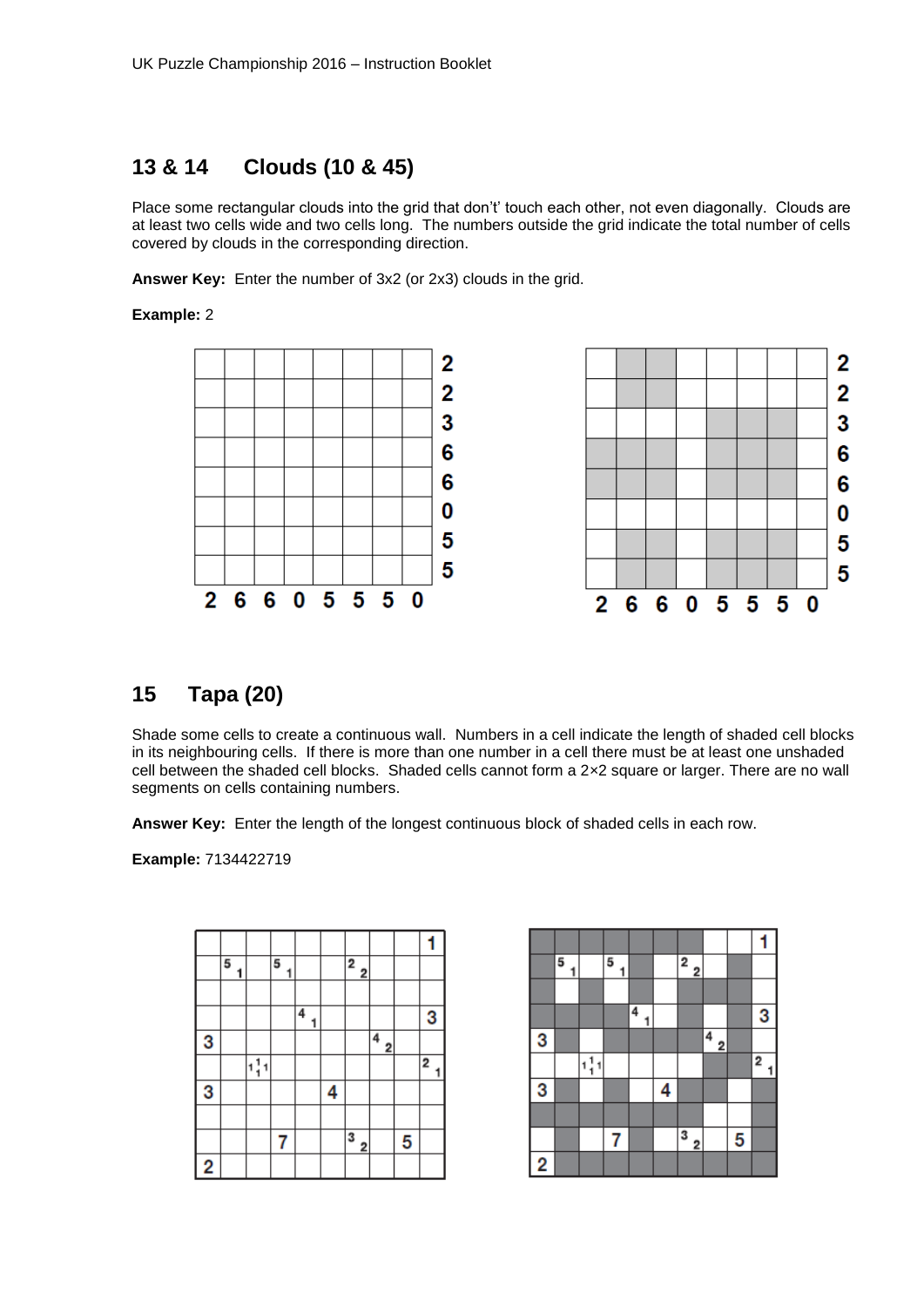# **16 Dissected Tapa (30)**

Shade some cells to create a continuous wall. Numbers in a cell indicate the length of shaded cell blocks in its neighbouring cells. If there is more than one number in a cell there must be at least one unshaded cell between the shaded cell blocks. In addition, the shaded and unshaded areas form two congruent figures. Shaded or unshaded cells cannot form a 2*×*2 square or larger. Cells with clue numbers are considered unshaded.

**Answer Key:** Enter the unit length of the longest continuous block of shaded cells in each row. If no shaded cells in a row enter 0 for that row.

**Example:** 51414153





# **17 & 18 Sum Skyscrapers (20 & 40)**

Place a digit from 1 to N once each into every row and column inside the grid (where N is the number of cells in each row/column). Each digit represents a skyscraper with a height equal to the digit. Numbers outside the outlined area represent the sum of the heights of the skyscrapers that are visible from that side. Taller skyscrapers hide shorter skyscrapers.

**Answer Key:** Enter the contents of the marked rows/columns.

**Example:** 2341,1234



|   |   | 4 |   |   |   |
|---|---|---|---|---|---|
| 7 | 3 | 4 | 1 | 2 |   |
| 4 | 4 | 1 | 2 | 3 |   |
|   | 1 | 2 | 3 | 4 | 4 |
|   | 2 | 3 | 4 | 1 | 5 |
|   |   |   | 4 |   |   |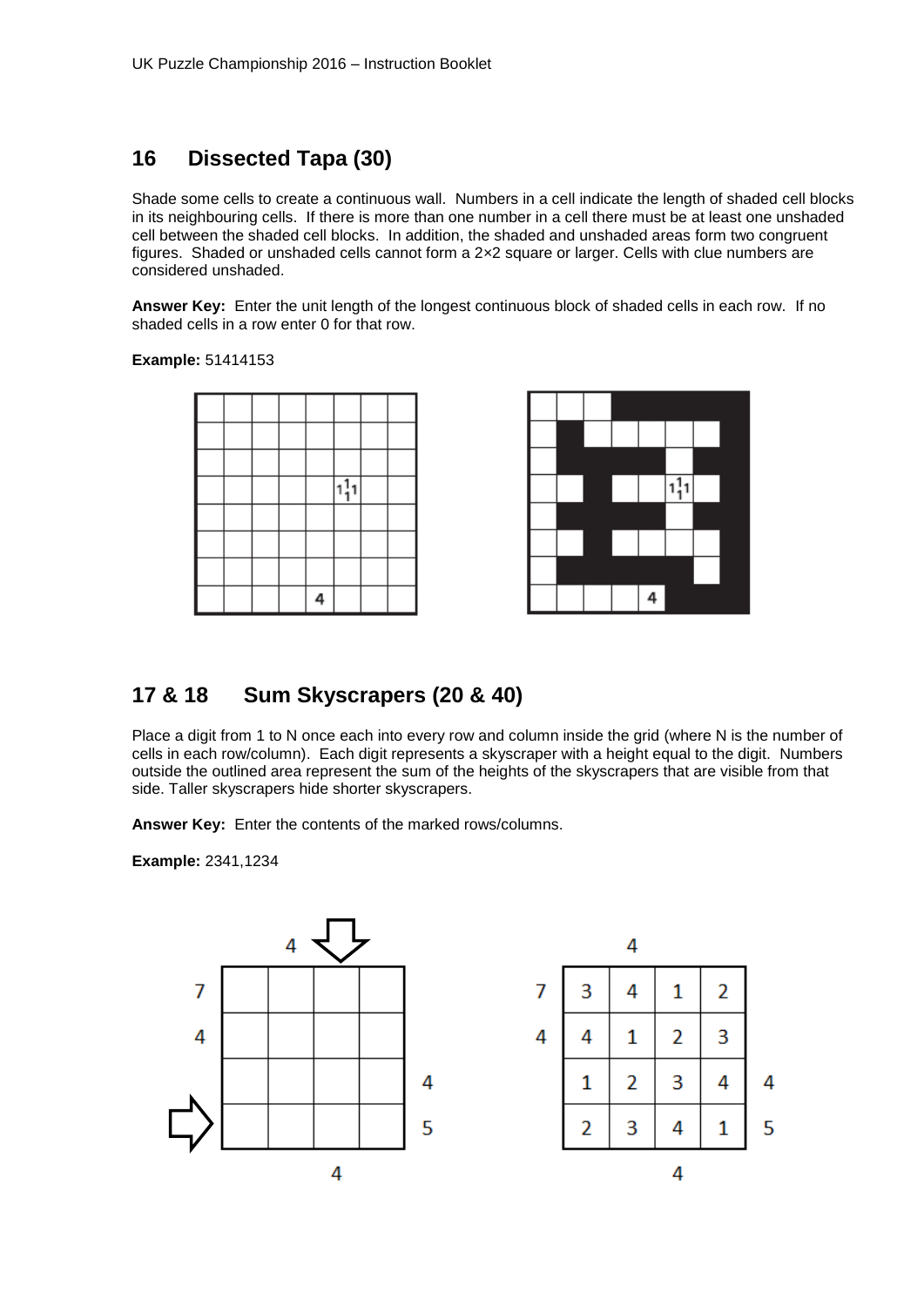# **19 Hidoku (25)**

Enter the numbers from 1 to N (where N is the number of cells in the grid) to make a chain of consecutive numbers from 1 to N through adjacent cells (can be horizontal, vertical or diagonal).

**Answer Key:** Enter the unit value of each of the cells in the marked rows/columns (for 14 enter 4 etc.)

**Example:** 41353,43668





# **20 Kakuro (30)**

Place a digit from 1 to 9 into each white cell. Each horizontal run of white cells adds up to the total above the diagonal line to the left of the run, and each vertical run of white cells adds up to the total below the diagonal line above the run. No digit can be used more than once in any run.

**Answer Key:** Enter the value of the numbers in the circled cells from left to right.



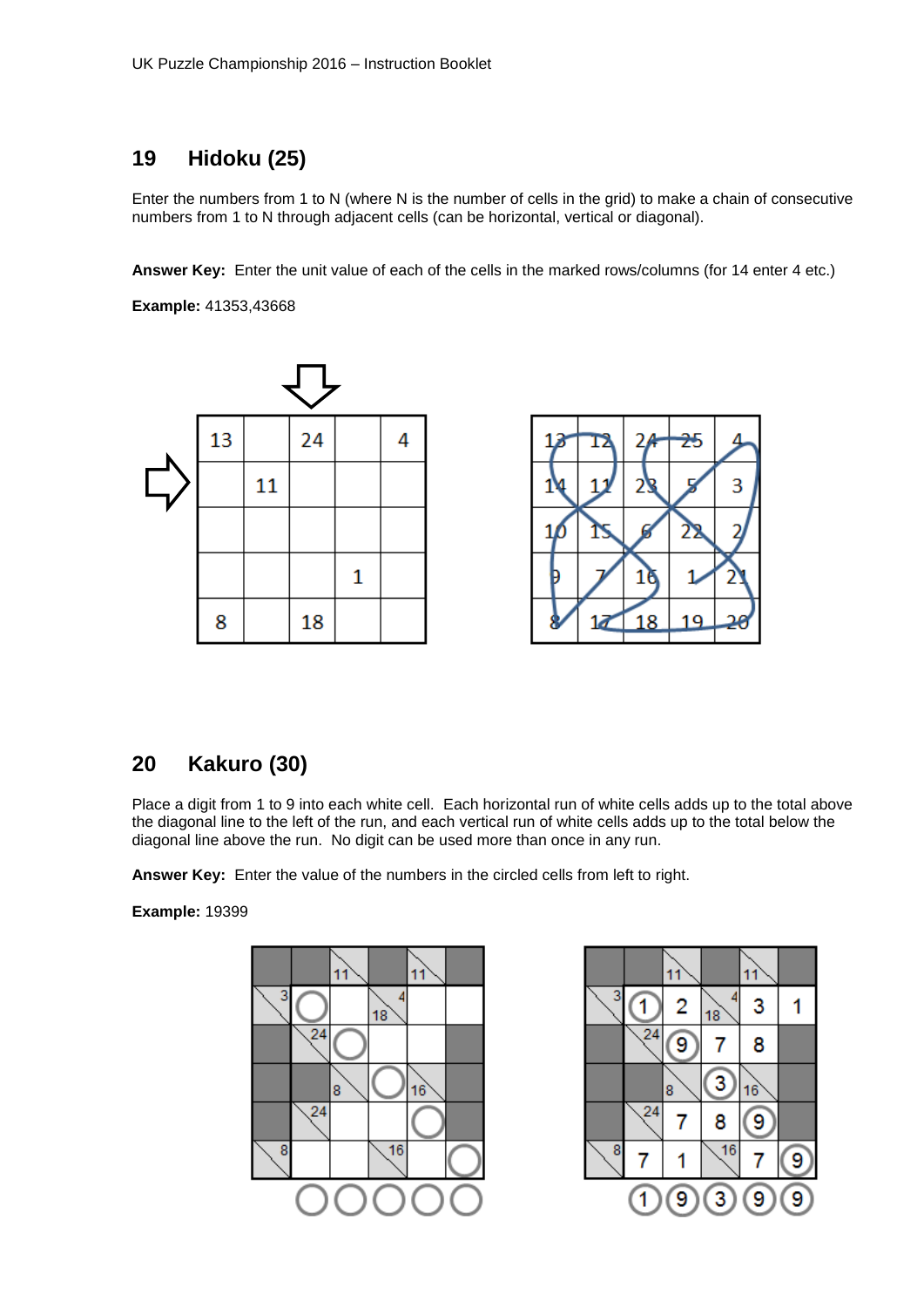# **21 Sum Snake (30)**

Locate a 45 (11 in the example) cell long snake in the grid such that the snake does not touch itself not even diagonally The head of the snake is given as cell 1 and the tail as cell 45 with numbers increasing by 1 along the length of the snake. Numbers outside the grid give the sum of the cells of the snake in that row/column.

**Answer Key:** Enter the unit contents of the cells in the marked rows/columns. Ignore empty cells.

**Example:** 7890,23



# **22 Pearl Areas (40)**

Divide the grid into different rectangular areas along the grid lines. Each area must contain one black and one white pearl. Rotation is considered as the same area. Note that the areas 2x2 and 1x4 are considered different areas etc.

**Answer Key:** Enter the unit digits of the sizes of the areas in the marked rows/columns.

**Example:** 546,496



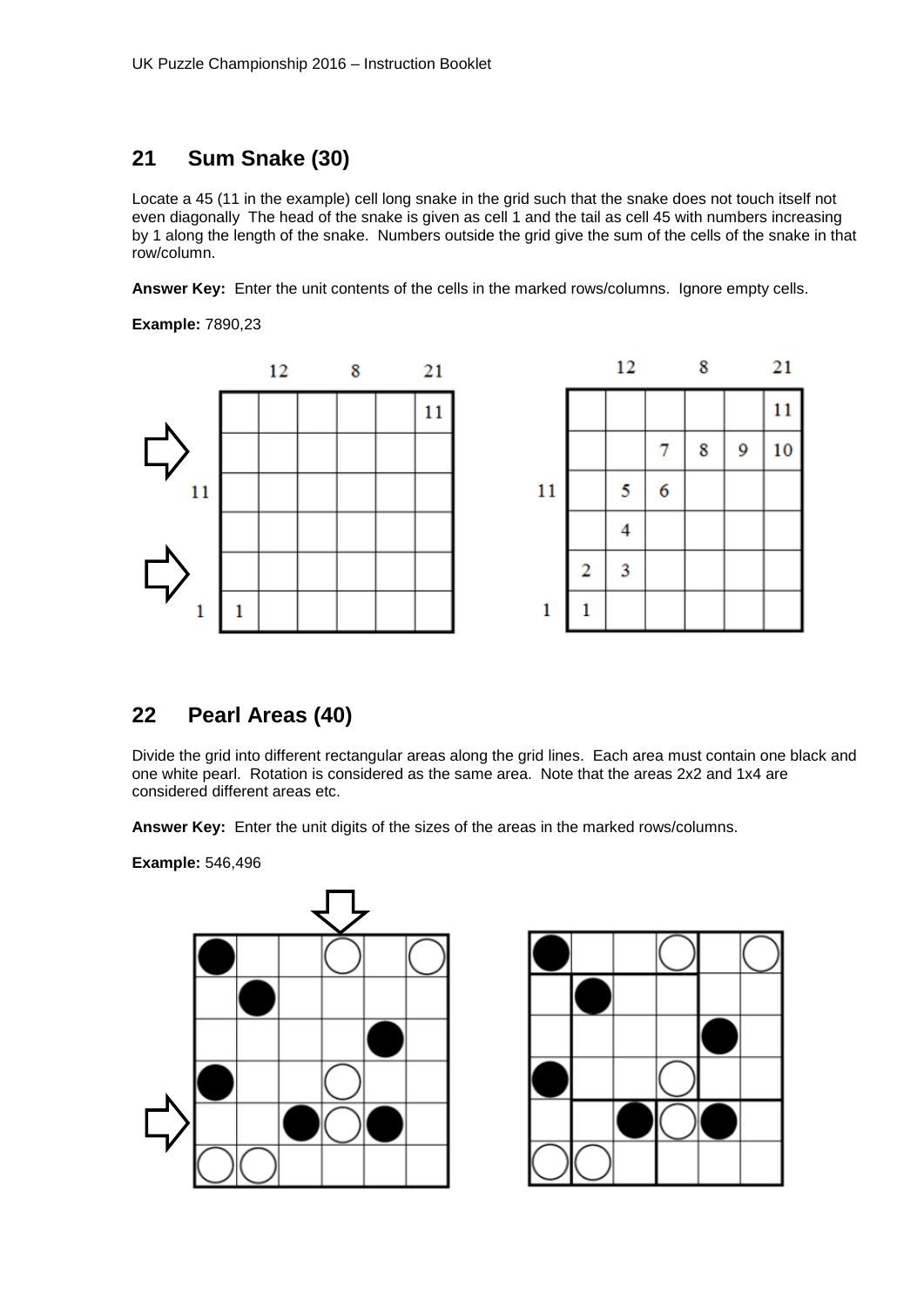### **23 Filled Pentominos (40)**

Place the given pentominos in the grid so that they do not touch each other, not even diagonally. Pentominos can be rotated and/or reflected. Each pentomino needs to be filled with the numbers 1 to 5 (one per cell) which must be placed in order from top to bottom and from left to right.

**Answer Key:** Enter the numbers in the given rows/column, ignoring empty cells.

**Example:** 34345,4



# **24 Sumpix (40)**

Numbers to the top and left of the grid give the value of the cells in that row column. Shade some cells such that the value of the shaded cells in the row/column is given by the first number outside the grid to the right and below. The second number outside the grid to the right and below gives the number of blocks of shaded cells in that row/column. There must be at least one empty cell between the shaded blocks.

**Answer Key:** Enter the contents of the marked rows/columns using 1 for shaded cells and 0 for empty cells.

**Example: 1**0101,10111



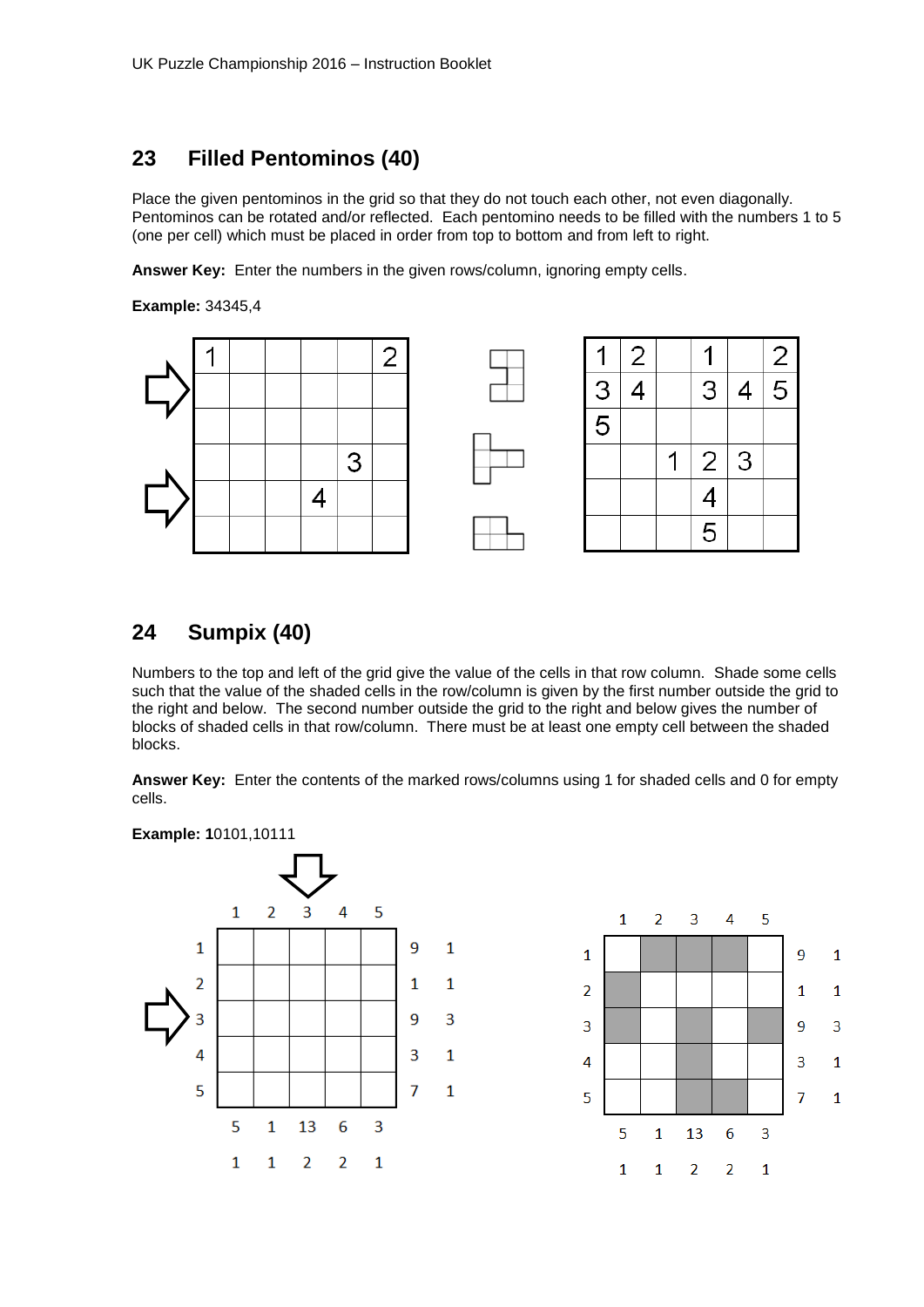# **25 Killer Sudoku (40)**

Place a number from 1-9 in each empty cell in the grid such that each row, column and marked 3*×*3 box contains each number exactly once. The numbers placed in each marked cage must sum to the total given in its top-left. Numbers must not repeat in cages.

**Answer Key:** Enter the contents of the marked rows/columns.

**Example:** 195324786,569817243



| 6                             | 3      | 2         |                     | 9             | 8                      |                         | 5              |         |
|-------------------------------|--------|-----------|---------------------|---------------|------------------------|-------------------------|----------------|---------|
| 4                             | i      | $^{22}$ 8 | $\overline{16}$     | 6             | $\sqrt[2]{5}$          | $\overline{\mathbb{B}}$ | 9              | 2       |
| 8                             | 9      | 5         | 3                   | 2             | I<br>4                 |                         | 8              | "6<br>l |
|                               | 2      | 4         | 6                   | $\sqrt[3]{3}$ | 9                      | 8                       |                | 5       |
| $\overline{\mathcal{B}}^{12}$ |        | 3         | 4<br>T              | 5             | 2<br>I                 | $^{22}$ 6               |                | 9       |
| $^{8}5$                       | 36     | 9         | 8<br>$\parallel$    |               |                        | $\overline{2}$          | 4              | 'З      |
| 3                             |        | 6         | 5                   |               | ∥<br>1                 | $\ddot{g}$              | 2              | ┋<br>8  |
| $\vec{e}$                     | 8<br>H | 1         | I<br>$\overline{2}$ | 4             | 3                      | 5                       | $\sqrt[17]{6}$ | 7       |
| 2                             | 5      |           | 9                   | 8             | $\mathcal{B}^{\prime}$ | Δ                       | 3              |         |

# **26 Hashi (50)**

Each circle containing a number represents an island. Connect each island with vertical or horizontal bridges so that the number of bridges equals the number inside the island and there must be a continuous path connecting all the islands. There can be up to two bridges between two islands. Bridges cannot cross islands or other bridges.

**Answer Key:** Enter the number of horizontal double bridges followed by the number of vertical double bridges.

**Example:** 5,3



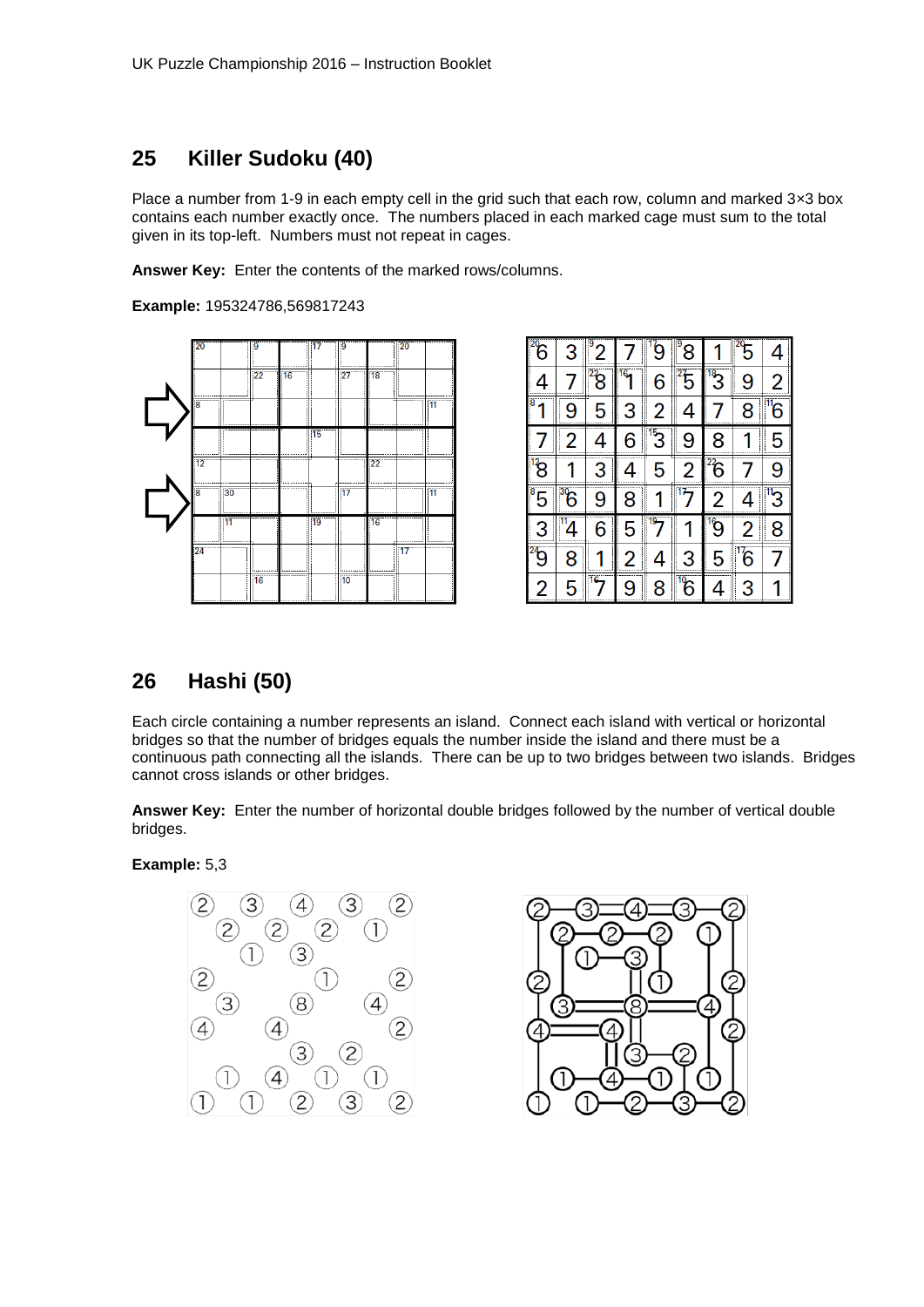# **27 Suguru (50)**

Place a number into every cell. Each bold-outlined region must contain each number from 1 to the number of cells in that region. Identical digits cannot touch, not even diagonally.

**Answer Key:** Enter the contents of the marked rows/columns.

**Example:** 231325,525414



|              |                         | $\overline{\mathbf{2}}$ | 5                       |                         | 3 |
|--------------|-------------------------|-------------------------|-------------------------|-------------------------|---|
| $\mathbf{S}$ | З                       |                         | 3                       | $\mathbf{S}$            | 5 |
|              | 5                       | $\mathbf{S}$            | 4                       |                         | 4 |
| 3            |                         |                         | $\overline{\mathbf{3}}$ | $\overline{\mathbf{c}}$ | 3 |
| 5            | $\overline{\mathbf{2}}$ | 5                       |                         |                         |   |
|              |                         |                         | 3                       | $\overline{\mathbf{c}}$ | 5 |

# **28 Slitherlink (55)**

Draw a single loop by connecting together some dots so that each numbered cell has the specified number of adjacent line segments. Dots can only be joined by straight horizontal or vertical lines. The loop cannot touch, cross or overlap itself in any way.

**Answer Key:** Starting at the top left corner and travelling clockwise enter the unit digits of the size of the regions that are outside the loop.